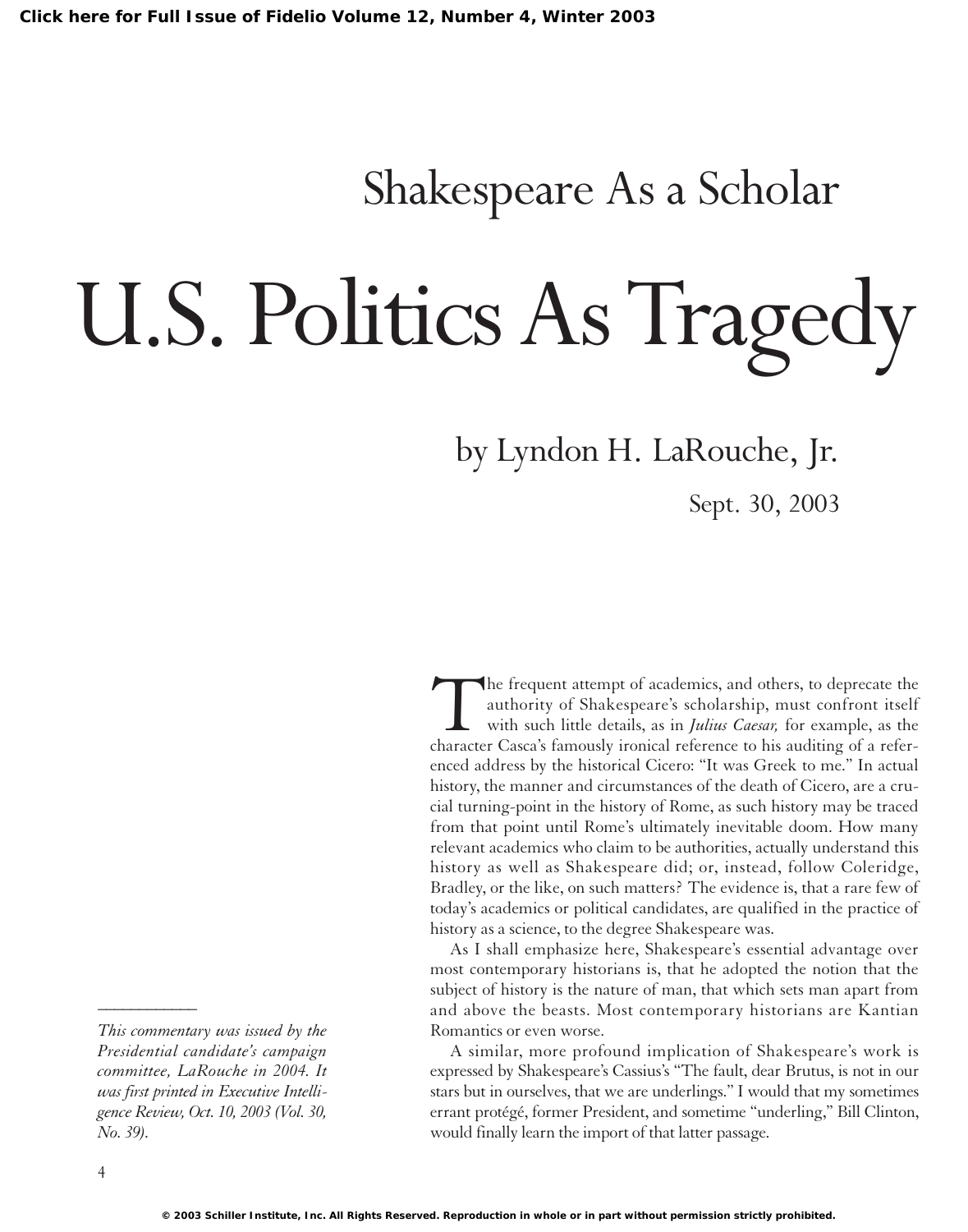**What must be evoked by the performance of Classical drama is not merely a documentation of interpersonal relations.** 



**What must be accomplished, is to lift the member of the relevant audience upwards, away from the pathetically small-minded immoralities of so-called 'morality plays,' to pass judgment upon the impassioned, historical unfolding of processes of entire societies.**

*Football Sunday: A nation of consumers.*

Shifting from *Julius Caesar* to *Hamlet,* we find among several crucial, additional points of similar specific kinds of relevance to our report here. Add to the excerpts from *Julius Caesar,* "What's Hecuba to him . . . ?" from the Second Act soliloquy of *Hamlet,* and, most emphatically, "Thus, conscience doth make cowards of us all," from the Third Act soliloquy. The latter two are examples of passages whose deep meaning I would have Bill Clinton take more seriously, when dealing with the aberrant impulses in national politics by his often recklessly ambitious, and often ill-advised wife.

My subject, you see thus, is politics for a time of crisis; the real, no longer postponable political issues facing our nation's approach to the 2004 general election today. That subject is one which could never be understood competently, except from the vantage-point of a deep insight into the essential role of Classical art in the education of the modern statesman. The contemporary, even urgent relevance of these references to Shakespeare, will be emphasized in the course of the following portions of this report.

I would also include the following, relevant, thematic observation: my impassioned desire is that the common implication of this and related lessons from Shakespeare be taken as caution against recklessly Romantic misinterpretations, by those who drive me almost to despair by hearing their supposedly cultured recitations of Classical poetry! Ugh! The failure of those who take personal pride in imagining their recitations to represent expertise, is always astonishing to me at first hearing, and, yet, not really astonishing when my reflections on some correlated features of manifest, Romantically-inclined shortfalls in their political judgment are taken into account.

The form this problem of performance often takes, is an echo of seven-year-old Miss Cecily Nicey's recitation and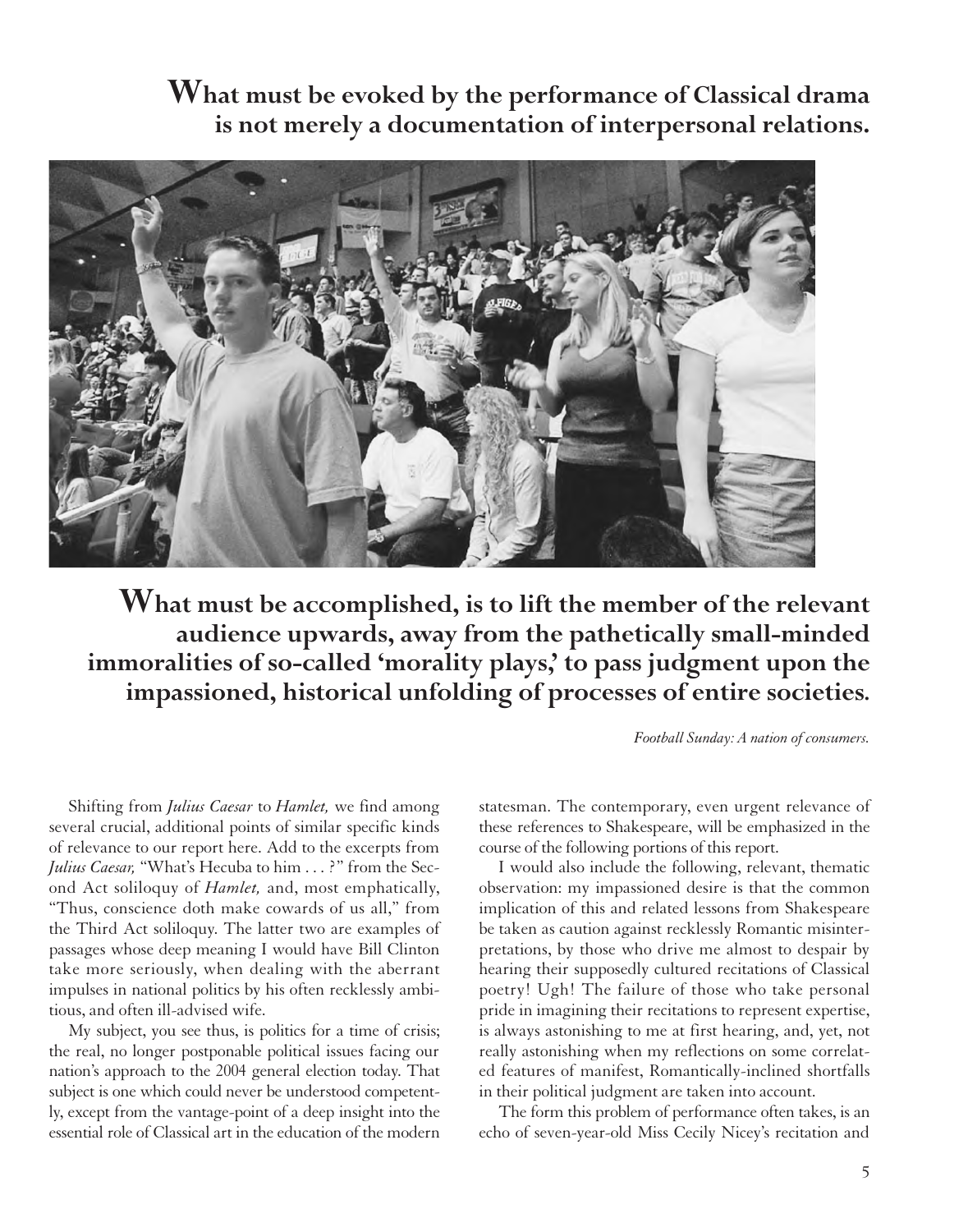apposited curtsey, during the coming-out party held at the premises of Miss Sarah Lockjaw's School for Girls. Ugh! In the Cecilys of this world, there is an unavoidable prescience of the spirit otherwise expressed by the parade of superskinny, "morphed-like" Milan models (who would be virtually invisible below the head, unless they were draped, in awfully bad taste, with a scattering of pathetic, often almost threadbare rags). Ugh! The performance in such cases has the aroma of tombstone art. Fat, skinny, squat, or tall, the effect of the performance is the same: an experience from which the thinking spectator is happy to escape. It is all in the same awful class of things as disgusting as the late Sir Laurence Olivier's narcissistic conception of the actor's dedication to his or her self-entertaining himself, or herself, before the actual, or merely imagined admiration of foolish audiences: "Look at me! Look at me!" (His filmed appearance in *Richard III* was notably disgusting. Who, one might ask, was Hecuba to him?) Ugh!

The essence of all good drama, and the referencepoint for the notion of the "sublime" unique to great Classical art, is the experience of the member of society sitting in the theater and seeing a great Classical drama enacted on the stage of the imagination, rather than as merely the sensual experience of the drama as presented to the senses. Here, as in the points I have referenced from *Hamlet,* is the key to serious political thinking, as we may appreciate our sharing that precious knowledge with Shakespeare.

On this, politics must learn from those principles of Classical artistic composition and performance, of which today's typical would-be "artistically-inclined person" expresses no comprehension whatsoever. The stage is never merely fiction, merely entertainment; the working principle of, and model for today's typical popular entertainment is to be found in houses of prostitution, not the world of Classical artistic composition and performance. Herein the pathologies of so-called intuition are typified in the soul-dead performance of the poor childish Miss Cicely Nicely, expressed by a person wearing the body of an adult, but the pathetic mind of a Jane Austen.

## The Theater, for Example

No Classical drama was ever composed as mere fiction, or as a study in personal morality in the small. Only functionally illiterate louts, or victims of a loutish secondary and higher education, do not know this distinction. Rather, any great Classical drama was a lesson in either real history, or the history of a legend embedded in the tradition of a people's culture. It is through such drama, and poetry, that great composers, and actors faithful to the composer's intentions, teach real history, real politics to populations in the large.

"Facts about history" are the nourishment of foolish minds, as Jonathan Swift might have intended to refer to the educational processes of his not-exactly-fictional Laputa. History can be known only to the degree it is relived as an impassioned reality, real history as recreated on the stage of the audience member's living imagination. *For what is he to Hecuba, that he might weep for her?* What and where is the passion which provides those transformations which superficial opinion mistakenly regards as the statistical, linear connection among the apparent dots?

Thus, in *Don Carlos* and *Wallenstein,* as in his study of the Netherlands war, Schiller enabled people to relive the real tragedy unleashed upon 1511-1648, post-Renaissance Europe by the Venice-controlled Habsburg dynasty of Spain and Austria. We may thus relive with passion, the wish that whoever were in a relevant position of power, would not fail to betray the Habsburgs on suitable occasions. Those Habsburgs, as seen on the stage of his or her imagination, were, admittedly, only the principal among the malefactors in that real-life history, malefactors who had worked to betray all modern European civilization of that time.

The function of Classical drama, in particular, is to educate the people in real history. It is not the history of dates, names, and places, as such. The Classical drama seats the member of the audience, the small citizen in particular, in an ensconcement from which to witness the impassioned unfolding of the follies of monarchs and populations alike. This acquired overview, and the impassioned insight it prompts in the member of the audience, is displayed, by aid of the Classical drama, on the stage of the audience's imagination, not the physical stage before his eyes. The use of true irony in Classical poetry works to the same effect, if it were delivered with that intention in the mind of the reader, or speaker.

The essential "trick" which distinguishes the successful performance of a Classical form of poetic, dramatic, or musical composition, from the well-meaning failure of the artist or director, is to woo the attention of the mind of the audience, from the start, from the view of the stage, to the stage of the cognitive imagination. The mind of the audience, so captured, must remain fixed on the stage of the imagination, until the equivalent of the closing curtain has occurred, and, after a moment of ominous silence, the applause may be permitted to burst forth, were that sequel suitable for the occasion.

What must be evoked by the performance of Classical drama, or Classical poetry, is not, absolutely not, merely a documentation of interpersonal relations. What must be accomplished, is to lift the member of the relevant audience upwards, away from the pathetically small-minded immoralities of so-called "morality plays," to pass judgment upon the impassioned, historical unfolding of processes of entire societies, rather than social interactions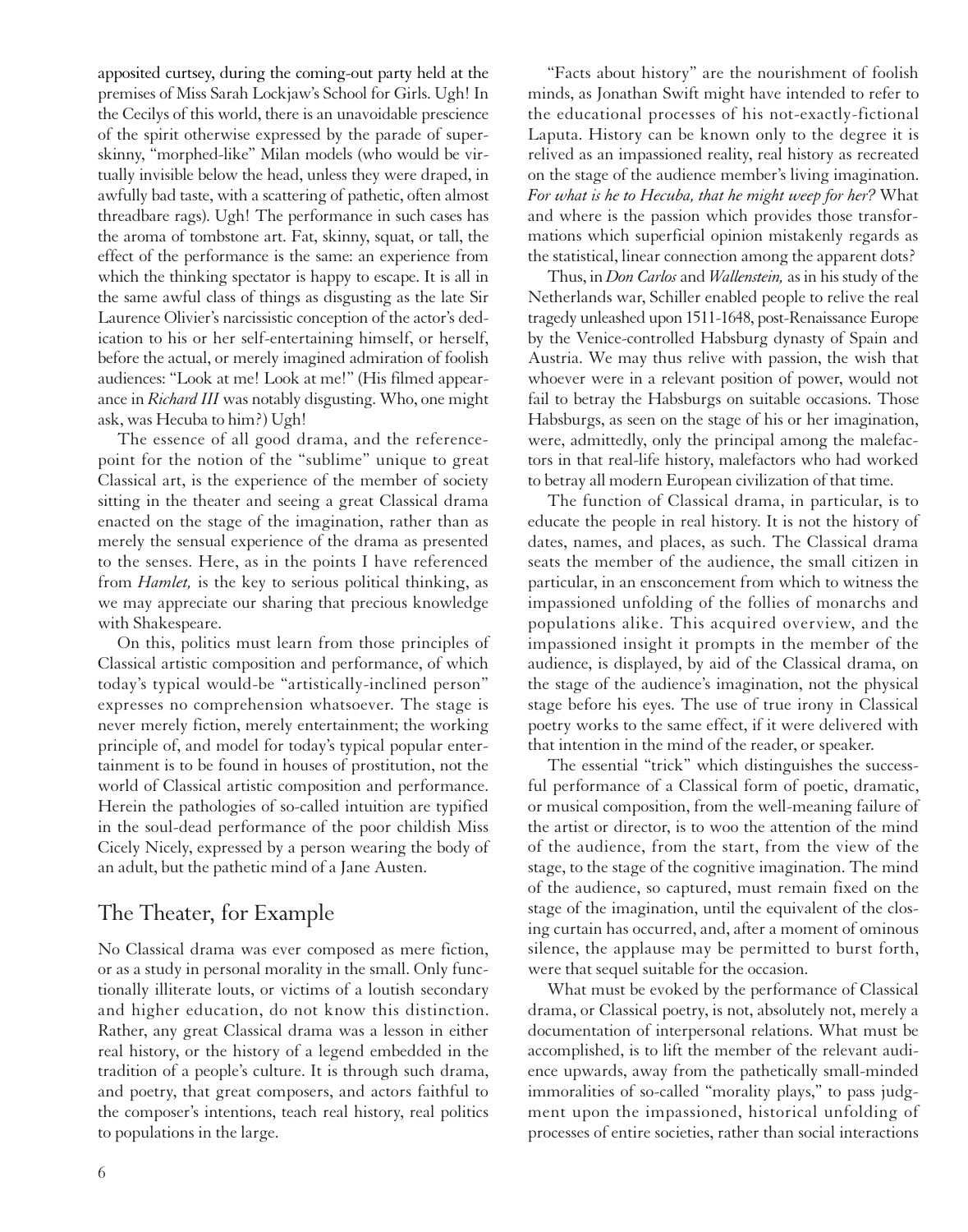**The essence of all good drama, and the reference-point for the notion of the 'sublime' unique to great Classical art, is the experience of the member of society**

**sitting in the theater and seeing a great Classical drama enacted on the stage of the imagination, rather than as merely the sensual experience of the drama as presented to the senses.**

**Shakespeare Theatre, 1991.** The Shakespeare Theatre at the Folger

*The blinded Earl of Gloucester "sees" the unfolding tragedy, in Shakespeare's "King Lear,"*

in the small. The purpose is to shift the focus of the audience's intentions, away from a masturbatory, soap-opera sort of morbid fascination with more or less anecdotal portrayals of social interrelations in the personally small; to direct focus upon the great forces of those histories as such, which are revealed to cognition only in their social expression within the images of the complex domain.

So, for example, we must include the following attention to the referenced excerpts from Shakespeare.

The transition from Cicero's attention to the Classical Greek of Plato, to the relative bestiality of Roman culture, reveals, through the reference to ignorant babblings from the mouth of poor, brutish Casca—an all-too-typical Roman of his times—a forewarning to the sentient member of the audience, that the drama as a whole is situated within an ironically, ultimately self-doomed culture. This shifts attention from the interpersonal matters of action in the small, to the controlling implications of a long sweep of forces of history, reflecting the same universality in Shakespeare's art which we encounter in Schiller's drama and reflections on the history of European civilization since Solon as such.

"That we are underlings," works to similar effect. Julius Caesar's role is changing history; Brutus and Cassius are reacting in the interpersonal small, while the unseen Cicero, like the Queen in Schiller's *Don Carlos,* speaks prophetically, as if off-stage, of the principle bearing upon the universality of that time, whose violation defines the tragedy as a whole.

Today, we have silly self-styled candidates for President, with morals and minds which often seem to be as small as those of gnats, with no sense of the peril of our republic, nor actual concern for any of those things which have ruined our nation, or which will determine the outcome of the present for even the relatively immediate future of both our republic or the world at large. Similarly, Posa is described by Schiller as evil, because he knows the principle which his wrongful, opportunistic actions violate; whereas the real-life King Philip II of Schiller's drama, who misled Spain to its virtual doom, is predominantly a pitiable, stupid sort of lout. That poor lout is one terrified into cowardice by the image of the pure evil represented by the Grand Inquisitor, as Isabella I had been induced by her inquisitor to perpetrate the crime of the expulsion of the Jews from Spain; that King, poorly disguised as to his true nature, is reduced to a quivering, sly lout, by the deception implicit in his adoption of royal trappings.

The third of my referenced examples from Shakespeare, "Thus conscience doth make cowards of us all," goes to the essence of all competent historiography, statecraft, and great Classical drama: the essential distinction, residing in the complex domain, between man and beast.

I shall continue to write more and more, in my subsequent writings, on this same general topic, since that is a view of the way in which the sane mind views matters of both science and art, and also history and serious politics, from a common vantage-point. Here, I limit the discussion to the goal of a particular, politically relevant focus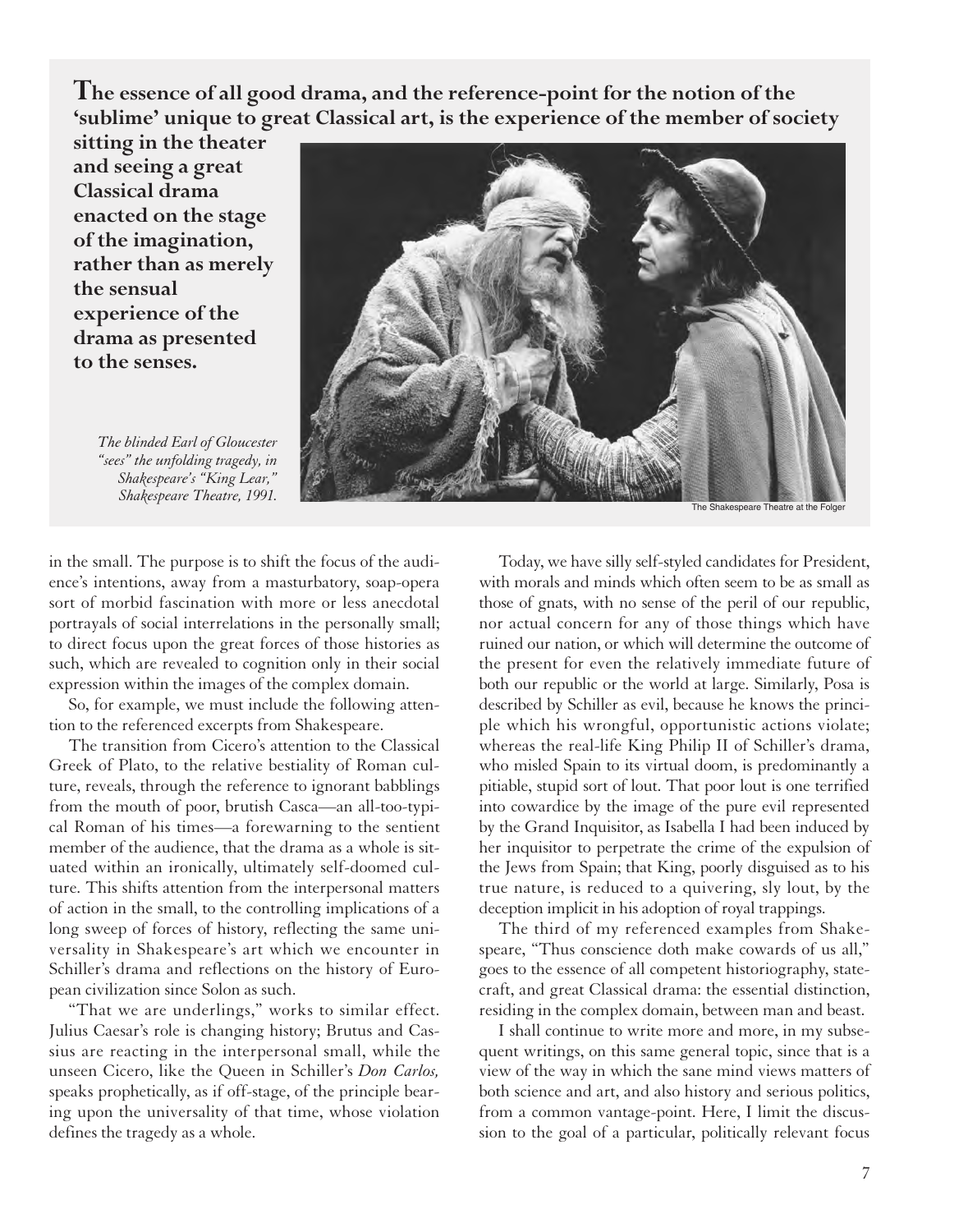on a current strategic problem of political life.

That is, the more obvious distinction of the individual human mind from the beast, is the human individual's potential for adducing experimentally demonstrable principles of the universe, principles not directly accessible to the senses, as Socratic hypotheses. These hypotheses are formed by the cognitive powers unique to the individual human mind, hypotheses generated, with passion, in response to the paradoxes of sense-perceptual experience. In this case that of the practice of physical science as such—the individual mind, with its uniquely individual conceptual powers, is acting in direct relationship to what we call "nature."

In Classical artistic composition and its competent performance, that same capacity of the individual mind is focussed upon adducing hypotheses respecting the special set of principles which govern the way in which the individual members of society are enabled to cooperate in ways by which to apply discovered physical principles to the increase of society's power, as society, over nature, over successive generations.

In the first case, the mind is focussed upon the set of discoverable universal physical principles pertaining to both the abiotic, and the domain of living processes in general. In the second case, that of Classical art, and the related scientific comprehension of history and principles of political organization of society, it is man's relationship to nature through the mediation of the principles specific to social processes, which is the immediate object of the focussed attention of our innate cognitive powers. The key to all elementary issues of this second domain of inquiry is the principle of Classical forms of artistic irony.

I explain.

## On the Subject of Irony

The central feature of social relations' known origin of literate speech, is irony, a meaning within communication which can not be located within a literal, dictionarylike reading of the text, nor among the notes of a musical score. The function of irony in literate prose or poetry, is a reflection of the same principle of communication represented by Carl Gauss's 1799 exposure of the frauds by Euler and Lagrange, in Gauss's first formal definition of the complex domain of mathematical physics.

The greater part of the literal aspect of language is a reflection of the direct experience of sense-perception. Just as experimentally validated discoveries of universal physical principles, such as Kepler's uniquely original discovery of universal gravitation, reflect the efficient, but unseen intention expressed by the otherwise insoluble paradoxes of sense-perception, so Classical art—in this case, non-plastic art—expresses the principles of social relations in the provocative form of the paradoxes conveyed by use of literal speech.

In non-plastic art, such as Shakespeare's or Schiller's dramas, there are two explicitly expressed forms of action at work: literal forms of language; and the natural musicality expressed in such forms as that Florentine *bel canto* mode of voice-training which is the foundation upon which J.S. Bach developed the science of the well-tempered system. Only in rare cases, as in Ludwig van Beethoven's reference to the musicality of Schiller's poetry, is poetry not improved by recasting the poem in the mode of well-tempered counterpoint, as the song settings of Mozart, Beethoven, Schubert, Schumann, and Brahms typify this accomplishment. On this account, there is a reciprocal interdependence between dramatic utterance and musicality on the stage of Classical drama. The use of this principle of musicality, as demonstrated by great performance of Classical German or Italian song and opera, is the key to the expression of the same *passion* in drama which is met in appropriate performances of great instrumental forms of musical compositions.

These modes of communication are the most appropriate instruments for imparting a sense of the motive forces at play in history to the imagination of the audience experiencing a Classical drama. Tension and emotion are interchangeable terms for this purpose.

The function of this tension, so crafted, is to impel the mind of the audience to focus upon the paradoxes behind the apparent literal meaning of terms employed. In this way, the motive for the behavior portrayed is conveyed.

This sense of paradox teases the mind of the audience, impelling that mind to apply the power of hypothesizing to discover the "hidden meaning" behind the paradoxes presented. Those hidden meanings correspond to the motivation which connects the dots of the accounted transformations—the accounted actions which seem to connect those dots—as the intention which Kepler recognizes as the way in which gravitation moves the planet through the dots of astronomical observations of an orbital pathway, in physical science. This sense of motivation informs us of the motive which provokes tears for Hecuba.

Once we have acknowledged the function of such Classical artistic devices, the principal remaining question is, to what degree is the adduced motivation a truthful account of the historical process depicted? The question so posed is of the same general significance as the experimental validation of an hypothesis in physical science. Which kinds of adduced principles, for which kinds of occasions, correspond to the invisible motivations which actually move the processes of history in one direction, or another?

The most common fallacy introduced at that point in criticism of such a work of artistic composition, is to fail to recognize the distinction between human motives and